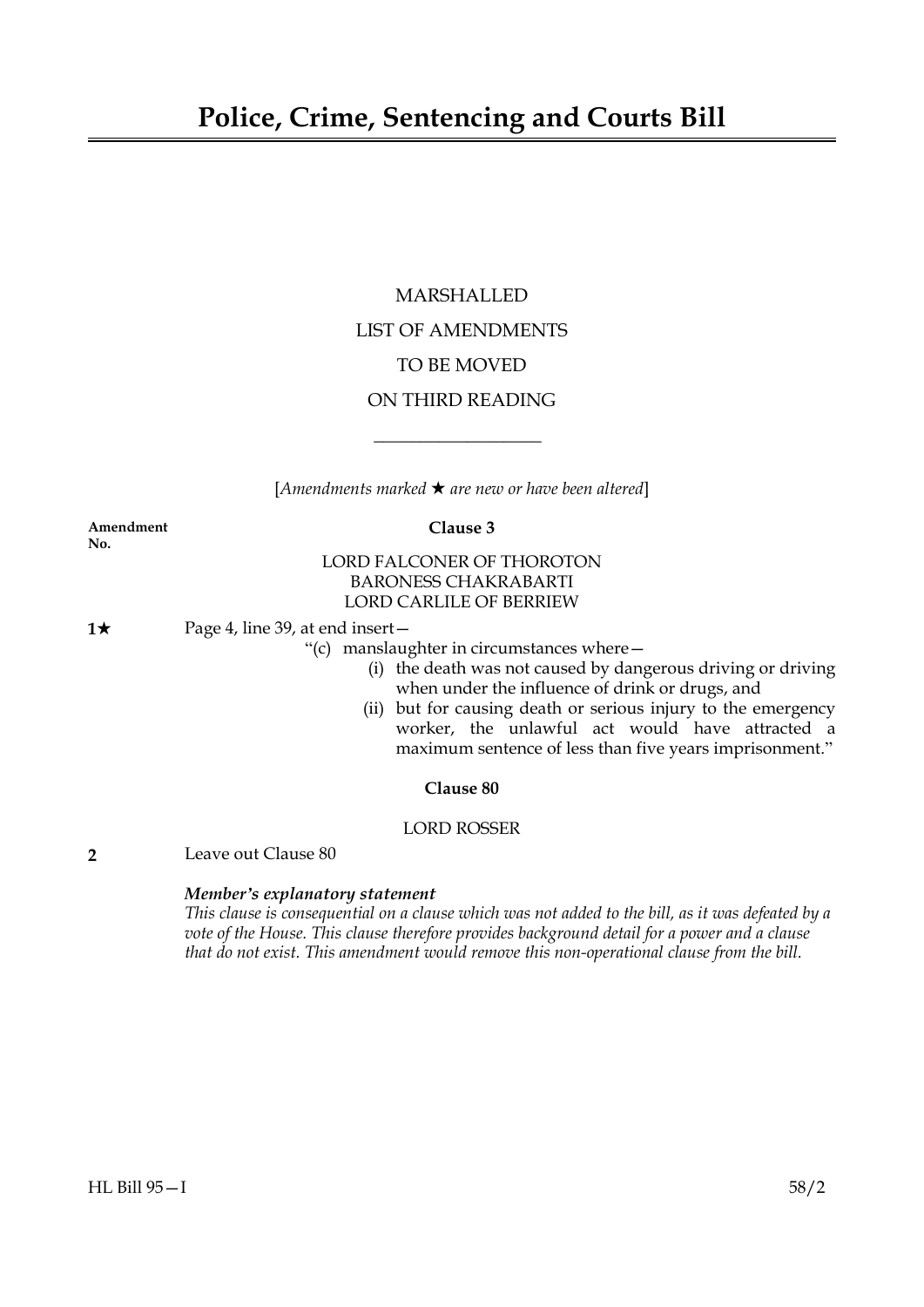# **After Clause 136**

# LORD WOLFSON OF TREDEGAR LORD JUDGE LORD BROWN OF EATON-UNDER-HEYWOOD LORD BLUNKETT LORD MOYLAN

**3** Insert the following new Clause—

# **"Imprisonment for public protection etc: duty to refer person released on licence to Parole Board**

- (1) Section 31A of the Crime (Sentences) Act 1997 (imprisonment or detention for public protection: termination of licences) is amended in accordance with subsections (2) to (6).
- (2) In subsection (2)(a), after "Chapter" insert "(whether or not the prisoner has subsequently been recalled to prison under section 32)".
- (3) For subsection (3) substitute—
	- "(3) Where—
		- (a) the prisoner has been released on licence under this Chapter (whether or not the prisoner has subsequently been recalled to prison under section 32);
		- (b) the qualifying period has expired; and
		- (c) if the Secretary of State has made a previous reference of the prisoner's case under this subsection, the period of twelve months beginning with the day of the disposal of that reference has expired,

the Secretary of State must refer the prisoner's case to the Parole Board under this subsection."

- (4) In subsection  $(4)$ 
	- (a) in the words before paragraph (a), for "an application" substitute "a reference", and
	- (b) in paragraph (b), for "application" substitute "reference".
- (5) After subsection (4) insert—
	- "(4A) A reference under subsection (3) must be made, and a reference under that subsection must be determined by the Parole Board under subsection (4), even if at the time of the reference or determination the prisoner is in prison having been recalled under section 32.
		- (4B) If at the time of the determination the prisoner is in prison having been recalled under section 32—
			- (a) subsection (2) does not apply, and
			- (b) subsection (4)(a) has effect as if it required the Parole Board—
				- (i) to determine whether it is satisfied that it is not necessary for the protection of the public for the prisoner, when released, to be released on licence in respect of the preventative sentence or sentences, and
				- (ii) if it is so satisfied, to direct the Secretary of State accordingly.
		- (4C) Where the Parole Board gives a direction under subsection  $(4B)(b)(ii)$  –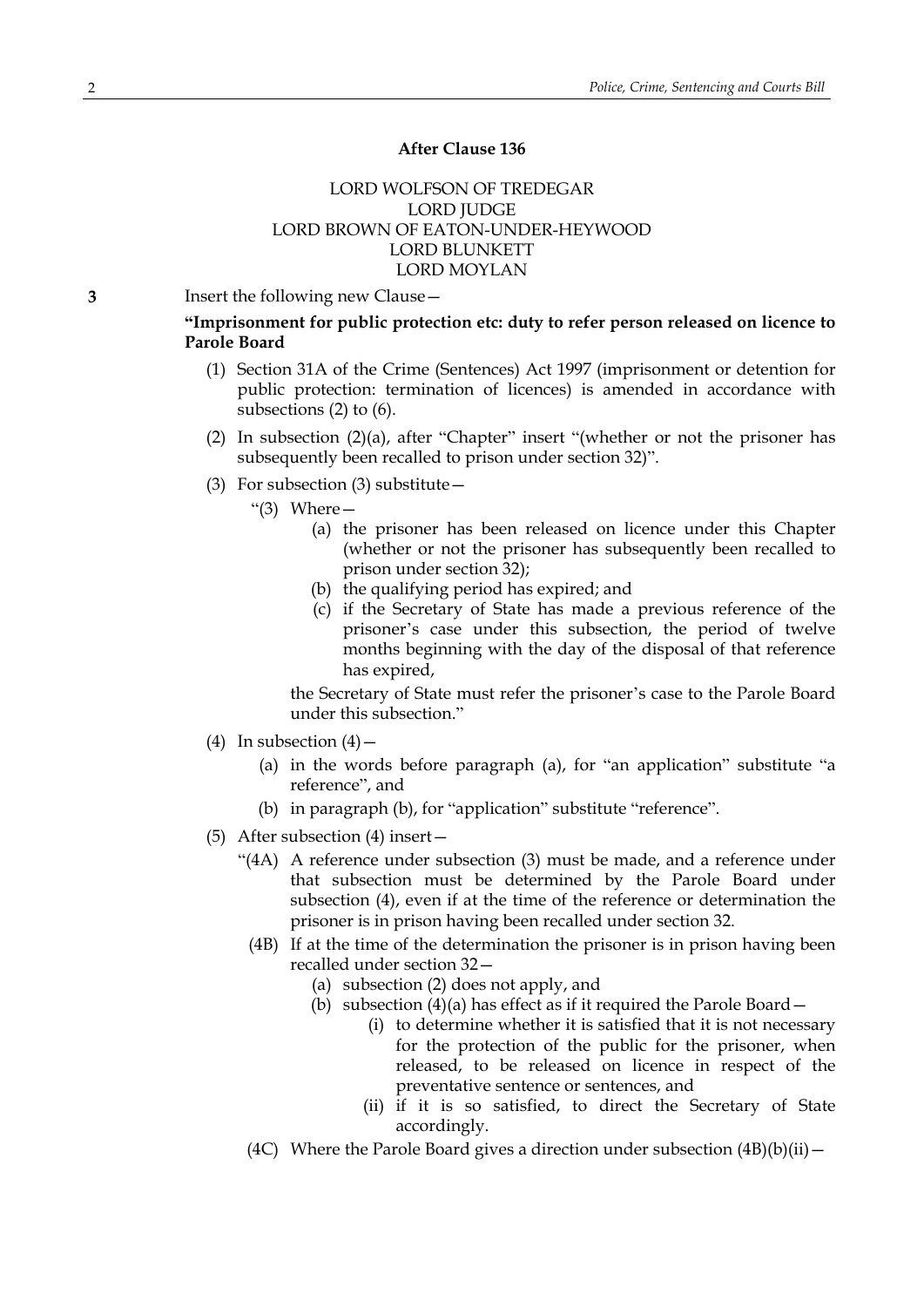### **After Clause 136** *- continued*

- (a) if at any time the Board directs the prisoner's release under section 28, that section has effect in relation to the prisoner as if, in subsection (5), for "to release him on licence" there were substituted "to release the prisoner unconditionally", and
- (b) if at any time the Board directs the prisoner's release under section 32, that section has effect in relation to the prisoner as if, in subsection (5), for "immediate release on licence" there were substituted "immediate unconditional release"."
- (6) In subsection (5), in the definition of "the qualifying period", after "on licence" insert "(whether or not the prisoner has subsequently been recalled to prison under section 32)".
- (7) Subsection (8) applies to an application made by a person under section 31A(3) of the Crime (Sentences) Act 1997 before this section comes into force.
- (8) If the application has not been determined when this section comes into force, subsections (4) to (4C) of section 31A of the Crime (Sentences) Act 1997 apply in relation to it as if it were a reference of the person's case by the Secretary of State to the Parole Board under subsection (3) of that section.
- (9) Subsection (10) applies if a person remains on licence under Chapter 2 of Part 2 of the Crime (Sentences) Act 1997, or remains subject to release on licence under that Chapter, following—
	- (a) the disposal before this section comes into force of the person's application to the Parole Board under section 31A(3) of that Act, or
	- (b) the disposal under subsection (4) of section 31A of that Act, as it has effect by virtue of subsection (8) of this section, of the person's application to the Parole Board under subsection (3) of that section.
- (10) Subsection (3) of section 31A of the Crime (Sentences) Act 1997 applies in relation to the person as if the application had been a reference of the person's case by the Secretary of State to the Parole Board under that subsection."

#### *Member's explanatory statement*

*This amendment and the amendments in the name of Lord Wolfson of Tredegar at page 133,* line 13, page 135, line 13 and page 233, line 33 give effect to an undertaking given by Lord *Wolfson on 15th December 2021 (Hansard col. 359). This amendment imposes a duty on the Secretary of State to refer the case of a person who is serving a sentence of imprisonment for public protection (or the equivalent youth sentence), and has been released on licence, to the Parole Board after ten years and annually after that.*

#### **Clause 142**

# LORD WOLFSON OF TREDEGAR LORD JUDGE

**4** Page 133, line 13, at end insert—

"(3A) Subsection (3) does not apply to a reference by the Secretary of State under section 31A(3)."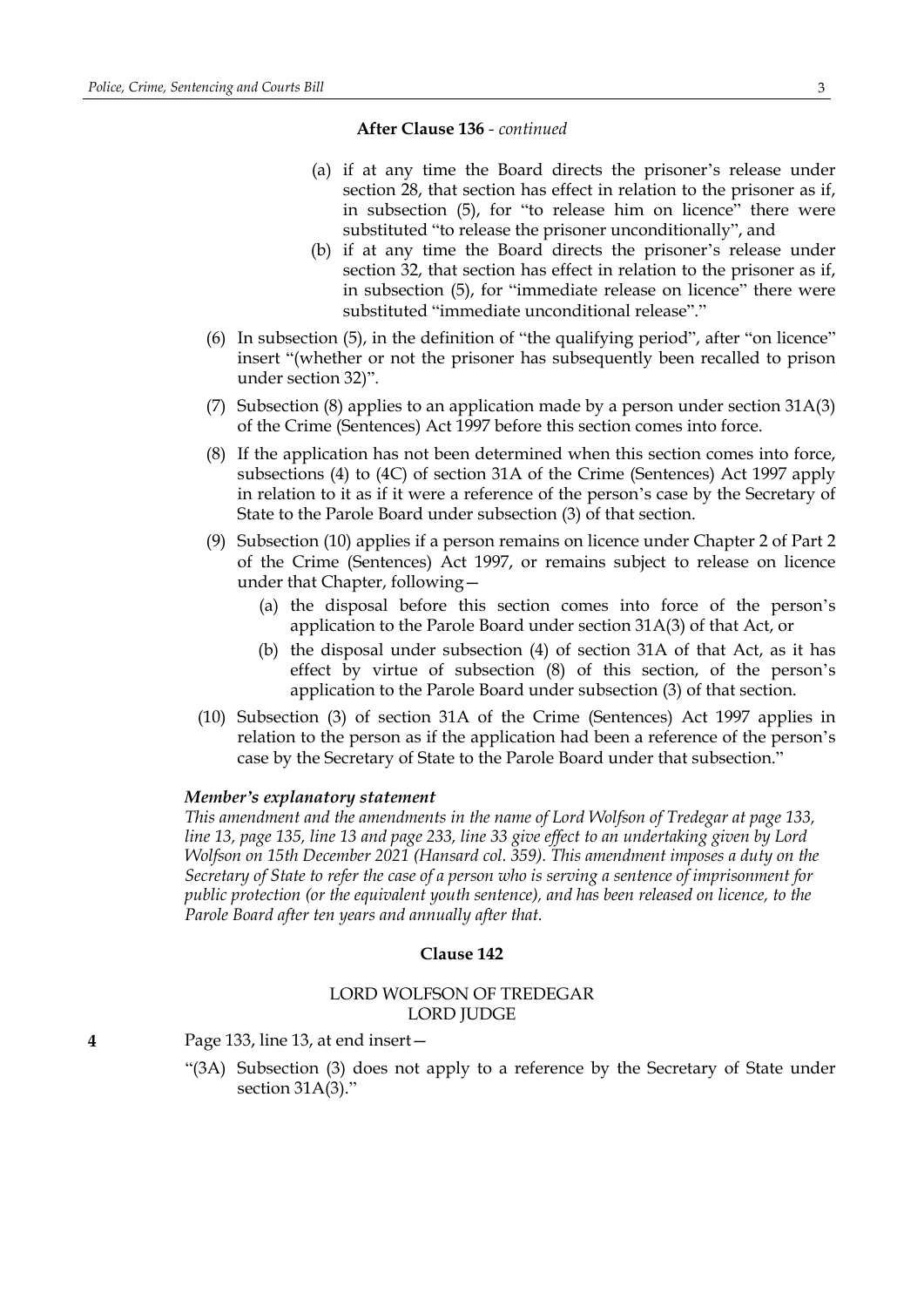# *Member's explanatory statement*

*This amendment is consequential on the new Clause in the name of Lord Wolfson of Tredegar to be inserted after Clause 136. It disapplies section 33A(3) of the Crime (Sentences) Act 1997 (inserted by Clause 142) in relation to a reference by the Secretary of State under section 31A(3) of that Act.*

**5** Page 135, line 13, at end insert—

"(3A) The reference in subsection (3)(a) to a requirement of the Secretary of State to refer a prisoner's case to the Board does not include a requirement to do so under section 31A(3) of the 1997 Act."

#### *Member's explanatory statement*

*This amendment is consequential on the new Clause in the name of Lord Wolfson of Tredegar to be inserted after Clause 136. It disapplies section 267C(3) of the Criminal Justice Act 2003 (inserted by Clause 142) in relation to a reference by the Secretary of State under section 31A(3) of the Crime (Sentences) Act 1997.*

#### **Clause 209**

# LORD WOLFSON OF TREDEGAR LORD JUDGE

#### **6** Page 233, line 33, at end insert—

"(ma) section (*Imprisonment for public protection etc: duty to refer person released on licence to Parole Board*);"

### *Member's explanatory statement*

*This amendment is consequential on the new Clause in the name of Lord Wolfson of Tredegar to be inserted after Clause 136. It provides for that Clause to come into force two months after Royal Assent.*